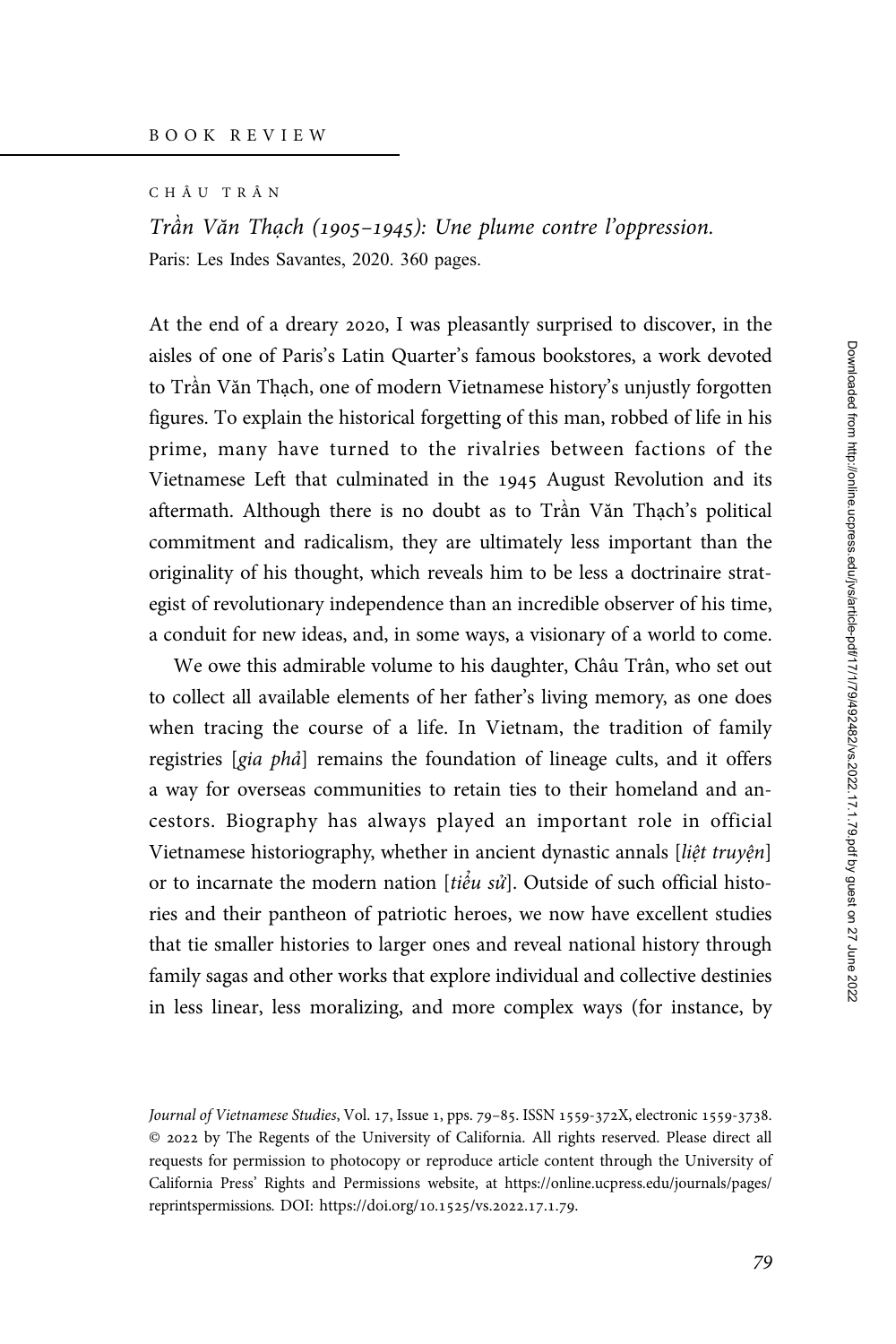Duong Van Mai Elliott, David Lan Pham, Hue-Tam Ho Tai, Nguyễn Ngọc Châu, and others).

Readers of this book might well expect an introspective and intimate approach to Trần Văn Thạch illuminated through private archives exhumed from an attic or dusty drawers. Or, alternatively, one might expect the fulfillment of the posthumous wishes of a man driven by a historical conscience, who had left behind hidden writings or documents. But that is sadly not the case. The war destroyed much: objects, bodies, hopes, and memories. As Châu Trân acknowledges, researching a father that she rarely saw and barely knew—she was just seven when he was assassinated in the greater Sài Gòn area in October 1945 during a political settling of scores did not allow her to lift the veil that still covers most of his life. Trần Văn Thạch was a man in a hurry, a workhorse seeking to juggle his professional and family lives in addition to action and reflection. It is not without paradox that his daughter's research allowed her to "rediscover" her own mother later in life: a mother whose longstanding silence she began to better understand, who had never fully recovered from the tragedies she experienced in the 1940s, who could not face this past, and who, as a result, could not summon it with enough distance and clarity. It is not unusual for oral history to run up against such psychosocial realities.

As a result, this inquiry rested on fragile foundations: a paucity of primary sources, save a smattering of photos, some letters, and a small notebook. There were even fewer direct testimonies from family and relatives or from others. At any rate, it would have hardly been possible to carry out interviews with his remaining fellow travelers, who would have been nearly one hundred years old, nor to uncover more substantial biographical elements than the limited scraps taken from autobiographical texts [hồi ký] published in Vietnam or overseas. Instead, resolute and unflinching, Châu Trân began this project by gathering family memories and resituating Trần Văn Thạch's life in the colonial and revolutionary context.

This book was written based on fragments of private conversations, a synthesis of writings devoted to Vietnamese Trotskyism (by Daniel Hémery, Ngô Văn, Hồ Hữu Tường, and Trần Ngươn Phiêu), French colonial archival documents, and especially articles culled from nine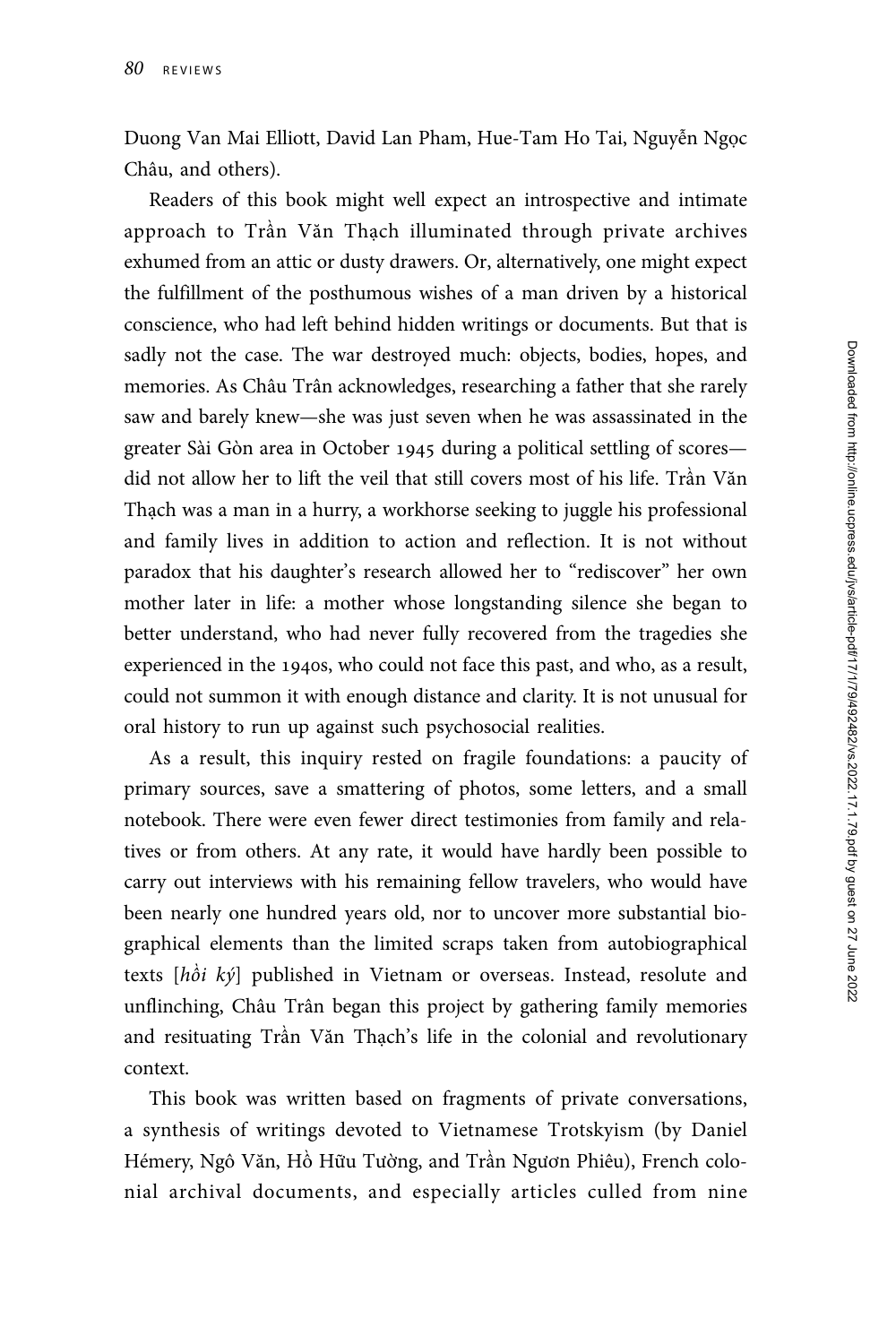Indochinese newspapers from the colonial era written in French (four) and Vietnamese (five). Trần Văn Thạch was a scholarship student in France, a political militant in Sài Gòn (where he defended the cause of native electoral representation in front of the colonial council before being jailed and then joining the resistance), a secondary teacher, and especially a journalist (he was elected general secretary of the journalists' association in June 1936). It is ultimately through his publications that his thought can be approached and analyzed.

Châu Trân's research, purely personal at the outset, resulted in an initial publication in Vietnamese in 2014. The historical importance of the subject and the richness of his writings in French lie behind this translated and expanded version published by Les Indes Savantes, which contains a collection of articles, often hard to find, that makes up nearly two-thirds of the book. These articles are preceded by two introductory chapters: a short personal history and an annotated chronology. Precious annexes (biographical notices and five short texts) supplement the work, offering external views of his life. This book is unusual in that it does not seek to conform to typical scholarly expectations. The second section  $(43-99)$  is an essay placing Trần Văn Thạch in the context of his time. Scholars of Vietnam will not learn much from either its facts or its argument, which is occasionally naive. These fifty-odd pages nevertheless remain useful as a chronological frame for Trần Văn Thạch's life and for our still-fragmentary knowledge of the "tragic destiny of the Trotskyists" (11) and southern Vietnamese revolutionaries more broadly.

More interesting is the first part of the book, which explains the purpose and motivations of the study. Marked by humility, sensibility, and neutrality in the face of events, Châu Trân's "quest for her father"  $(13-41)$  is touching. On a less personal level, it raises questions about the conflicts and controversies surrounding memory, and the role of absence and forgetting in history. It is especially useful in beginning to give back to Trần Văn Thạch his rightful place in the political and intellectual history of Vietnam. Châu Trân clearly states the purpose and objective of the book: "the best way to do justice to my father, to make known his ideals and his efforts for equality and social justice is to publish his writings" (33). Though this collection does not claim to be exhaustive, it comes close. It offers an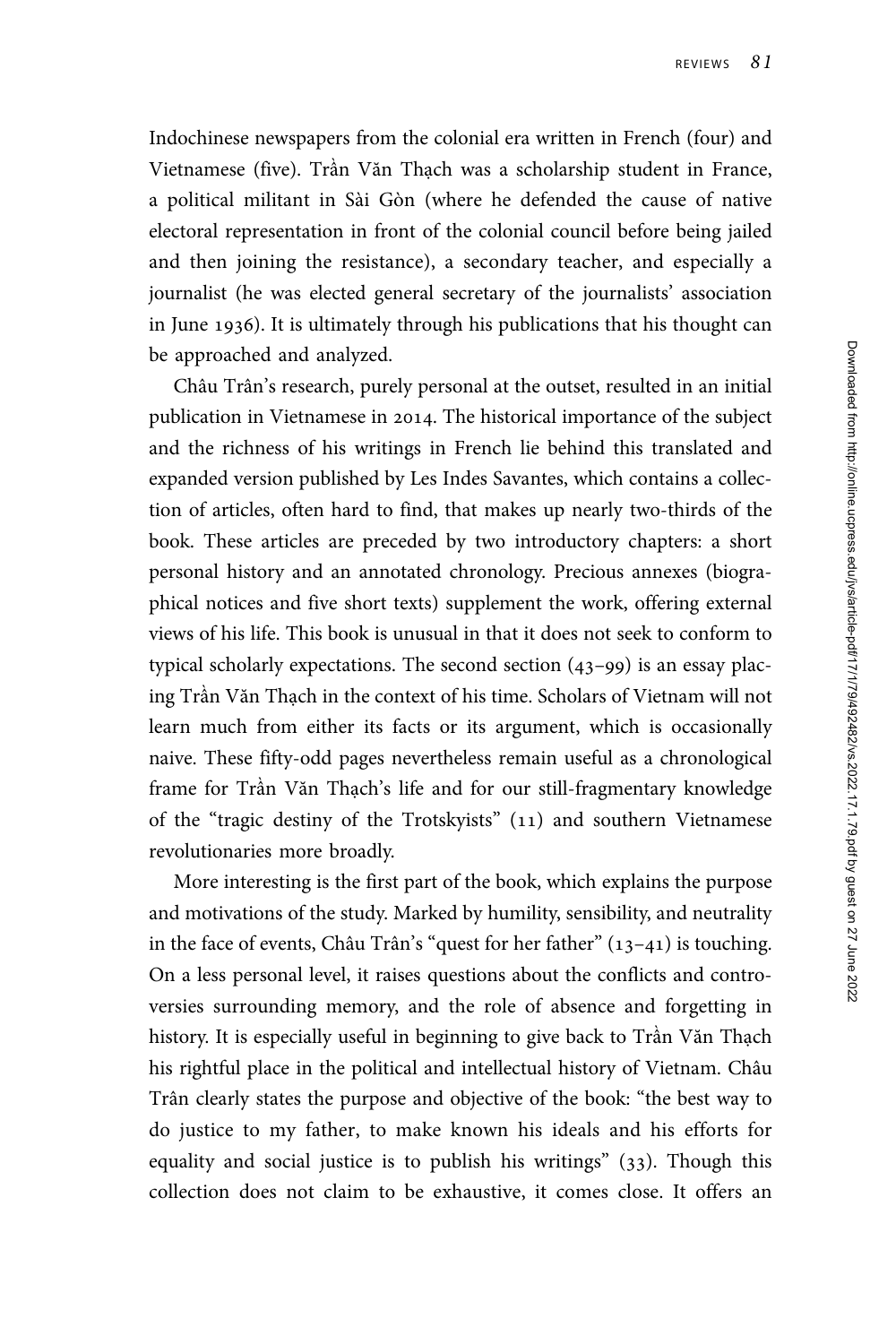overview and allows readers to form an opinion. Trần Văn Thạch wrote in many journals (Le Midi socialiste, L'avenir de l'Annam, the Bulletin de la ligue contre l'oppression coloniale et l'impérialisme, and Trung Lập), but the ninety-six articles compiled here, published between 1927 and 1939, all come from two publications: seven articles from the Journal des étudiants annamites, in which Trần Văn Thạch published his early writings when he was a student in Toulouse, and the rest from La Lutte, a combative anticolonial publication and the main forum for his political and literary expression, in a column titled "Small Nails" [Petits clous]. The book also includes some correspondence, references to the Hà Nội newspaper Le Travail, and an extract from a pamphlet on the colonial press that he wrote in 1937.

The articles are collected and organized under the classic thematic categories of anticolonialism, capitalist exploitation, and the denunciation of the daily abuses of political and social bureaucracy. This reflects the direct influence of socialist thought, which he studied in depth in France by reading the founding fathers of scientific socialism. It also reflects the friendships he forged in Occitanie, a region of France where radicalsocialist milieus were dominant, as opposed to other more conservative university towns (such as Aix-en-Provence, Bordeaux, or Paris). He was not the only Vietnamese to discover political debate, syndicalist action, and social critique in Toulouse. We should remember that Trần Văn Giàu was also a student there before his expulsion from France in 1930, after which he traveled to the Comintern in Moscow; so too was Mai Văn Dậu, later a Hòa Hảo Buddhist who played an active role in the creation and development of a splinter Vietnamese social-democratic party [Việt Nam dân chủ xã hội đảng].

Vietnamese youths in France, whose anticolonialism was nourished by Gandhism or Sun Yat-Sen's Three Principles of the People, became increasingly fascinated by Marxism-Leninism's ideological and practical clarity. Internationalist revolutionary thought was naturally disassociated from nationalism, and its philosophy of action distanced it from the tepidity of constitutionalism or the compromises of reformist socialism. More than anyone, it was "Varenne and his prudent Auvergnat accounting" (130) during the socialist's governor generalship  $(1925-1928)$  that dashed the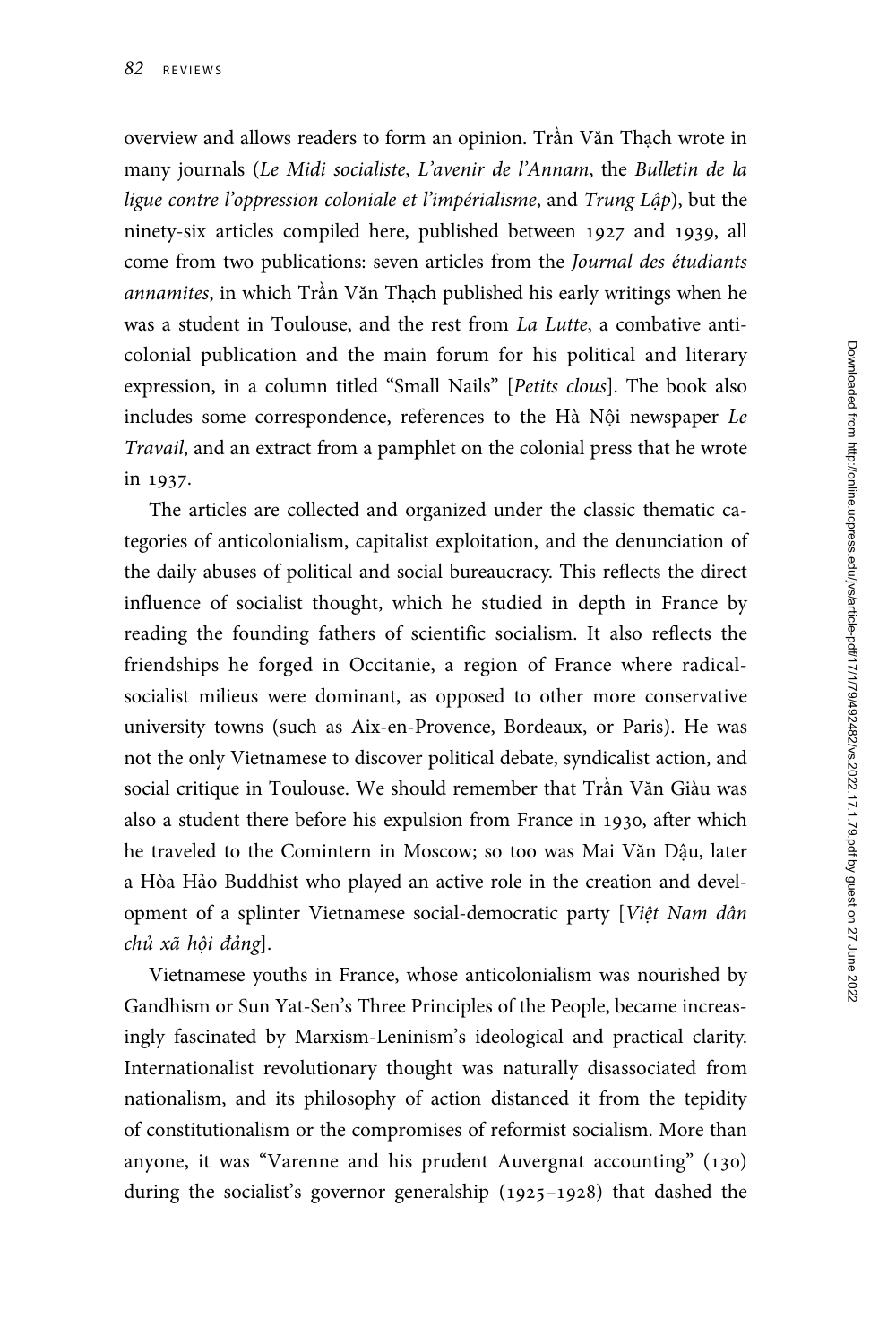hopes of many Leftist militants in Indochina. For them, communism became the only doctrine capable of overthrowing the colonial regime and its oppressive system (i.e., unfair taxation, corruption, legal injustice, and police surveillance and repression). They hoped communism would help establish a new public sphere or res publica  $[chose public]$  (119) and conclusively overthrow the traditional caste of mandarins and notables, thus liberating the Vietnamese people from their apathy and lack of critical spirit so they could determine their own destiny. But this conviction did not resolve differences among Leftist forces about which strategic alliances to pursue and which forms of governance to follow. The debates during the Popular Front era, and later within the ranks of the Việt Minh, bear witness to this.

Trần Văn Thạch offered virulent, vibrant interventions on all the political questions of his time. Like others, he denounced injustice and called on people to fight against it. He saw the dilemma of his generation as the choice between Confucius and Aristotle  $(123)$ , between respect for Asian traditions or appropriation of some contemporary currents of Western philosophy, as means to mold new educated elites and new forms of popular instruction. But he did not limit himself to mechanistic production of pamphlets or political programs. His revolutionary writings are precise rhetorically and in their argumentative logic. They reflect a solid general culture, as evidenced by his interest in the nascent social sciences (he mentions Renan and Lévy-Bruhl) and in classical humanities, and are shaped by a deeply personal style. His exceptional mastery of the French language and his creativity allowed him to sharpen his attacks in both form and substance. One of his many neologisms illustrates his spiritual vivacity and sarcastic humor: he cast the civilizational and militaristic arrogance that led to fascist Italy's 1938 conquest of Ethiopia as a pitiful "syphilizing" mission" [*mission des syphilisateurs*] (168). With this expression, he denounced both the sophism of all civilizing missions and the decadence into which imperialism and racism inevitably decay. He trained this kind of erudition and barbed wit on the petty abuses of the French police state, the depravity of high colonial society, the hidebound tendencies of organized religion (particularly Christianity), and a myriad of other political and social questions of his day.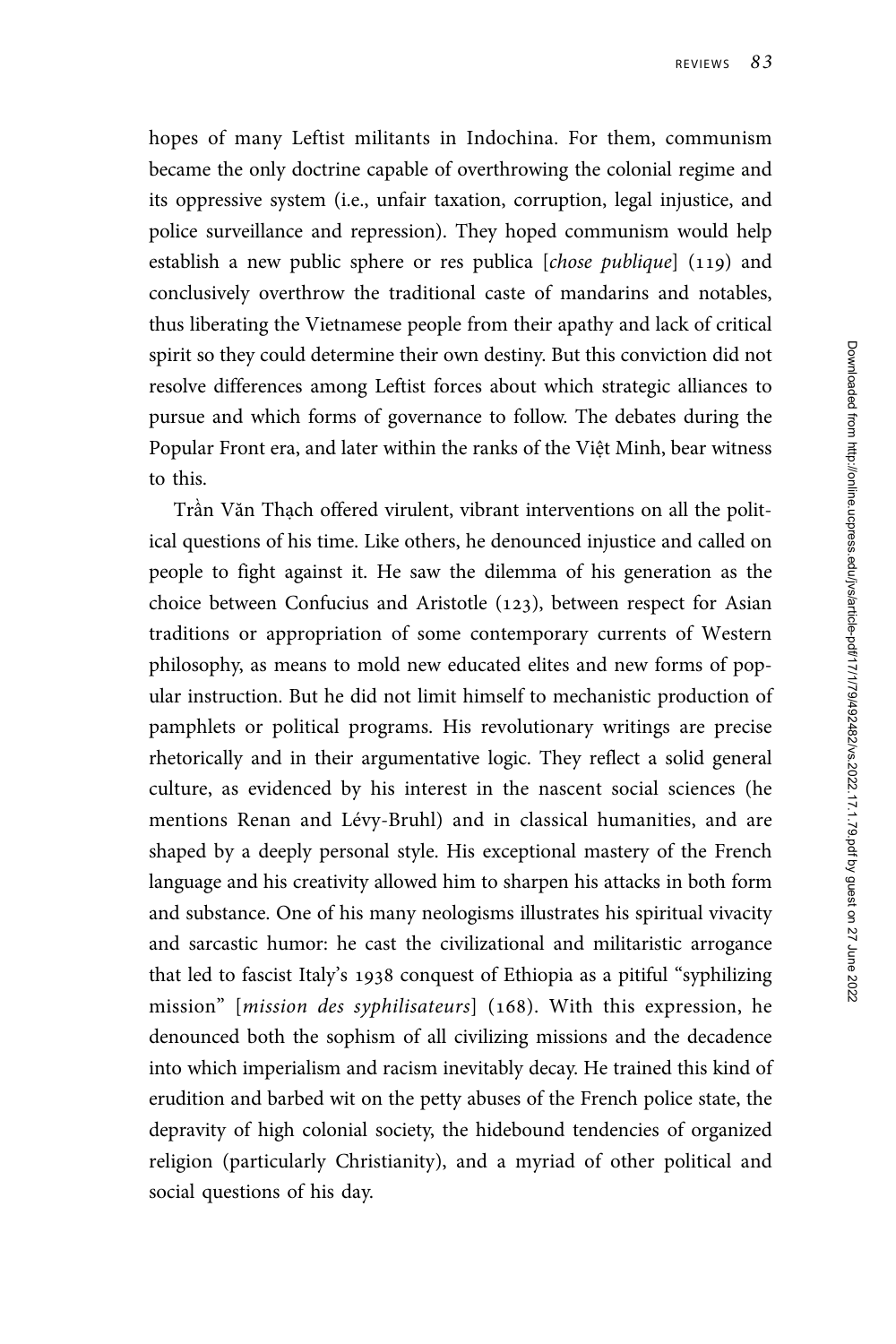We should not mistake Trần Văn Thạch's writing style and approach for the posture of a high-culture aesthete. His work on language is never gratuitous. He harnesses it for a collective struggle. Trần Văn Thạch proves here that he knew his classics, both Chinese texts and those from ancient Greece and Rome. For instance, he does not simply mention the Roman rulers' trick for keeping the plebe quiet, known as "bread and circuses" [*panis et circenses*]. He adapts the saying, as "*jails* and festivals" ( $226$ ), in order to openly denounce the daily experience of physical and mental submission under the colonial regime. He delights in French slang and colloquial popular expressions: the phrase "voyou-flic" (i.e., gangster-ascop, as in police informants or corrupt police) symbolizes, for instance, the abuses of the French colonial police state  $(153)$ . He explains mischievously how a Buddhist monk "cut off his demon" [se coupa le démon, castrated himself] to get rid of his repressed desires (168). He evokes how depraved high colonial society and its Vietnamese "poules de luxe" [high class hens, i.e., prostitutes] really are  $(178)$ . His combative stance enables him to denounce colonial hypocrisy, racial prejudice, and social taboos by weaponizing French cultural and moral references against the colonial enemy. Sexuality, the mediocrity of low-level colonial civil servants—described as "the pathetic elite of the pig sty" [la triste élite de la porcherie]  $(176)$ —the rush to nowhere of European imperialism, and the futility of newly imported social conventions help him denounce stereotypes of Western, masculine domination and its bestial impulses, its jingoism, and its petty bourgeois, colonial conformism. Trần Văn Thạch describes organized religions alternatively as superstitions all too ready to compromise themselves politically (especially Christianity, in his view) or as archaic and modern forms of collective idol worship. He mocks Caodaism as the religion of the one-eyed God  $[du$  dieu borgne $]$  (183), and dismisses Buddhism as gazing at the "navel of a laughing genie" [nombril d'un génie hilare]  $(184)$ , in other words, waiting for Maitreya to bring about his hoped-for world of blissful happiness.

The literary dimension of his social critique, though still rarely emphasized in scholarship, is the key to understanding Trần Văn Thạch. A revolutionary satirist and pedagogue who forged new forms of political speech, he was also a writer in revolt, who, because of his life circumstances, chose